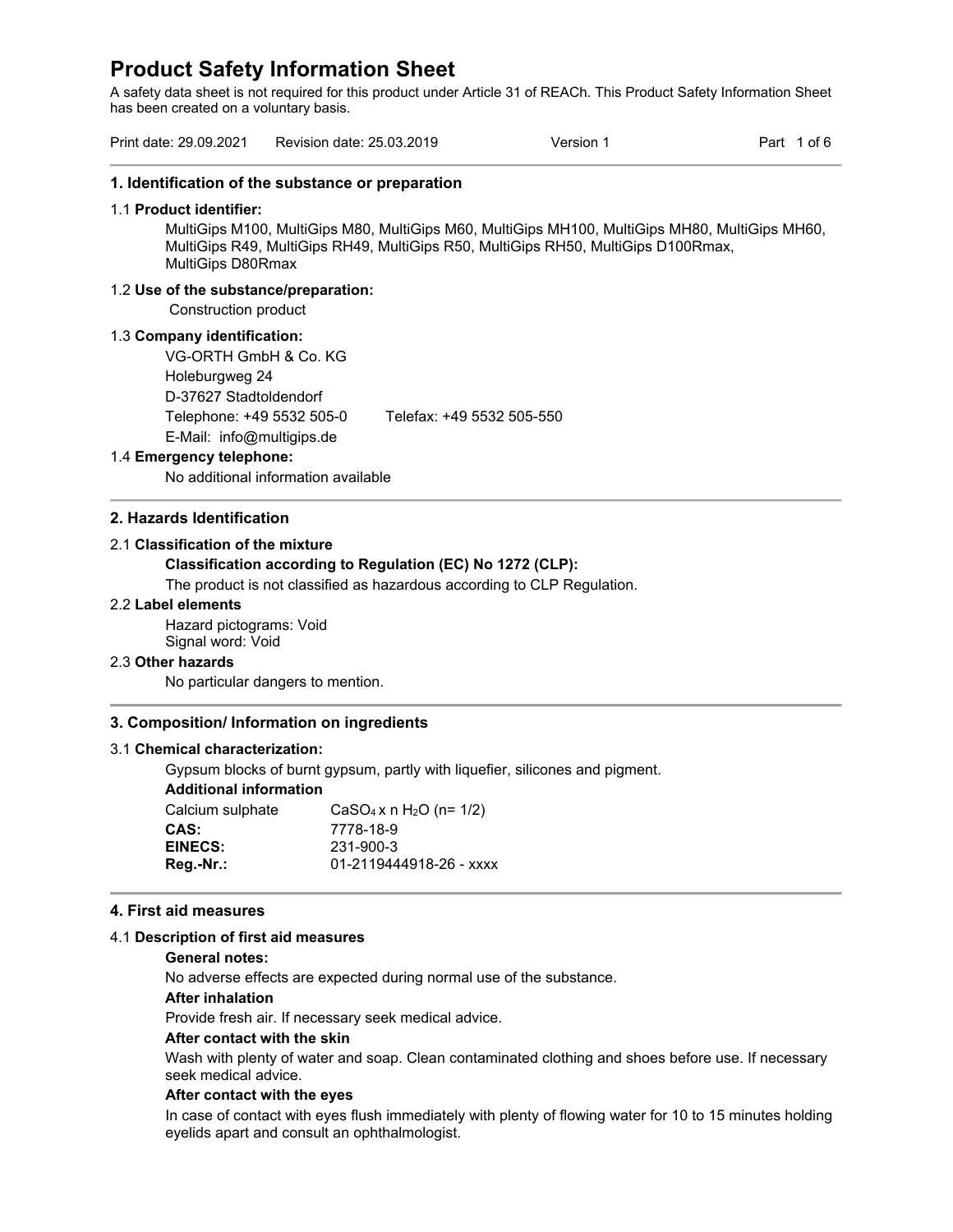A safety data sheet is not required for this product under Article 31 of REACh. This Product Safety Information Sheet has been created on a voluntary basis.

| Print date: 29.09.2021<br>Revision date: 25.03.2019<br>Part 2 of 6<br>Version 1 |  |
|---------------------------------------------------------------------------------|--|
|---------------------------------------------------------------------------------|--|

## **After ingestion**

Rinse mouth immediately and drink plenty of water. Seek medical advice.

# 4.2 **Most important symptoms and effects, both acute and delayed**

No known other specific symptoms or effects to date.

4.3 **Indication of any immediate medical attention and special treatment** No further relevant information available.

#### **5. Firefighting measures**

#### 5.1 **Extinguishing media**

#### **Suitable extinguishing media**

Use extinguishing measures that are appropriate to local circumstances and the surrounding environment.

# **Extinguishing media which must not be used for safety reasons**

None

#### 5.2 **Special hazards arising from the substance or mixture**

#### None

#### 5.3 **Advice for firefighters**

Product itself does not burn. Co-ordinate fire-fighting measures to the fire surroundings.

### **6. Accidental release measures**

#### 6.1 **Personal precautions, protective equipment and emergency procedures**

Ensure adequate ventilation.

Avoid dust formation.

Use personal protective equipment.

Product forms slippery surface when combined with water.

#### 6.2 **Environmental precautions**

Do not allow to enter sewers / surface or ground water.

#### 6.3 **Methods and materials for retention and cleaning**

#### 6.3.1 **Prevention of spread**

All containers suitable for solids can be used.

#### 6.3.2 **Purification process**

Pick up mechanically, dry and place in suitable containers for disposal.

# 6.3.3 **More information**

None.

## 6.4 **Reference to other sections**

No additional information available

## **7. Handling and storage**

#### 7.1 **Precautions for safe handling**

## 7.1.1 **Recommendations for protective measures**

No special provisions if the product is used appropriately. **Avoid:** 

Dust dispersion. Inhalation of dust/particles

Avoid contact with eyes and skin

#### **Measures to prevent fire:**

Product itself does not burn. No special fire protection measures are necessary.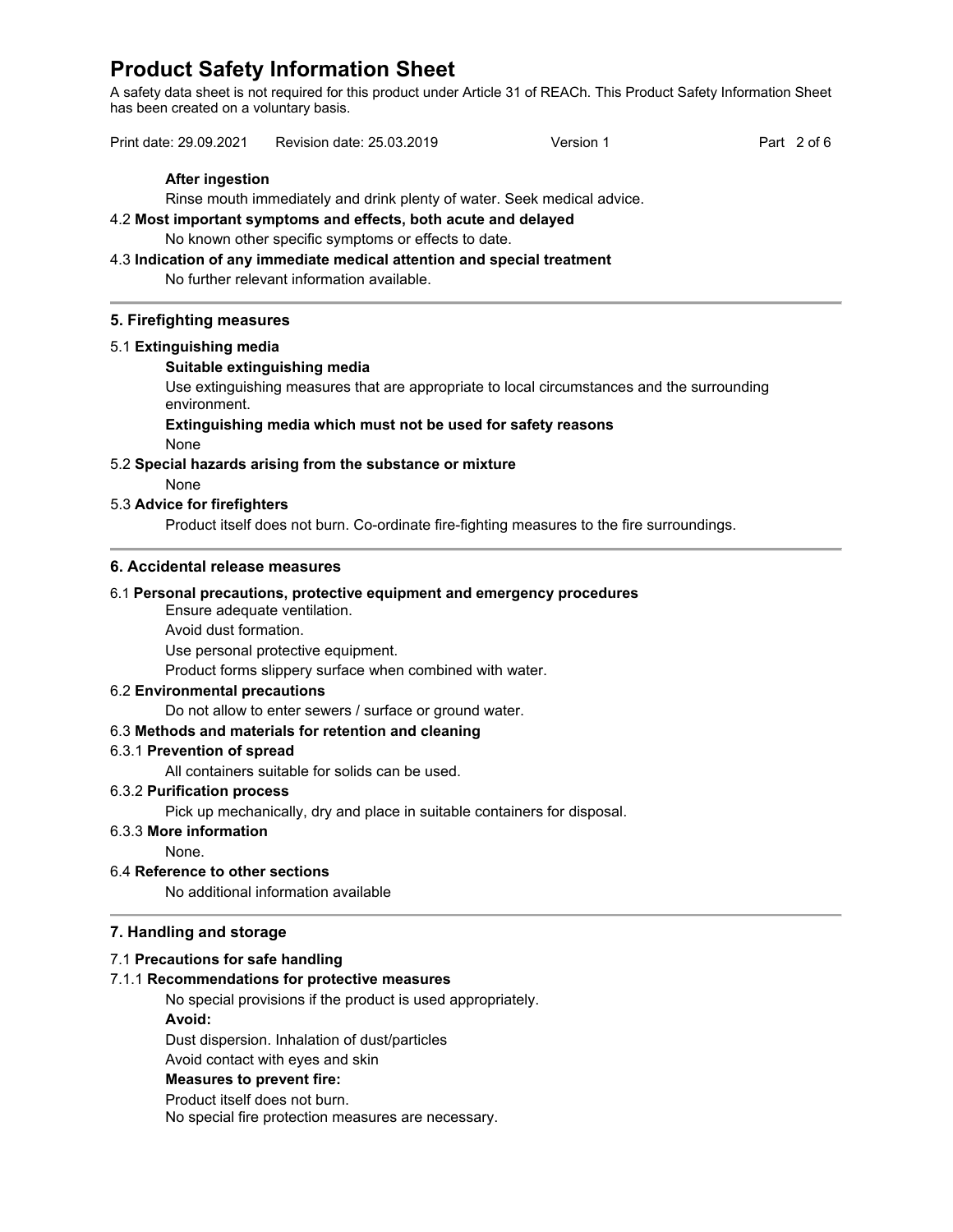A safety data sheet is not required for this product under Article 31 of REACh. This Product Safety Information Sheet has been created on a voluntary basis.

|                                                                                                                                             |                                                                                            | Print date: 29.09.2021 Revision date: 25.03.2019                             |                                    | Version 1                                                                                      |  | Part 3 of 6 |  |  |  |
|---------------------------------------------------------------------------------------------------------------------------------------------|--------------------------------------------------------------------------------------------|------------------------------------------------------------------------------|------------------------------------|------------------------------------------------------------------------------------------------|--|-------------|--|--|--|
|                                                                                                                                             |                                                                                            | <b>Environmental protection measures</b>                                     |                                    |                                                                                                |  |             |  |  |  |
|                                                                                                                                             |                                                                                            | No special environmental protection measures are necessary.                  |                                    |                                                                                                |  |             |  |  |  |
|                                                                                                                                             |                                                                                            | 7.1.2 Advice on general occupational hygiene:                                |                                    |                                                                                                |  |             |  |  |  |
|                                                                                                                                             |                                                                                            | Do not to eat, drink and smoke in work areas. Wash hands after use.          |                                    | Remove contaminated clothing and protective equipment before entering eating areas.            |  |             |  |  |  |
|                                                                                                                                             |                                                                                            | 7.2 Conditions for safe storage, including any incompatibilities             |                                    |                                                                                                |  |             |  |  |  |
|                                                                                                                                             | Technical measures and storage conditions:<br>For safekeeping leave in original packaging. |                                                                              |                                    |                                                                                                |  |             |  |  |  |
| Conditions for storage rooms and vessels:<br>No special requirements.<br>No relevant information available.<br><b>Storage instructions:</b> |                                                                                            |                                                                              |                                    |                                                                                                |  |             |  |  |  |
|                                                                                                                                             |                                                                                            |                                                                              |                                    |                                                                                                |  |             |  |  |  |
|                                                                                                                                             | 7.3 Specific end use(s)                                                                    |                                                                              |                                    |                                                                                                |  |             |  |  |  |
|                                                                                                                                             |                                                                                            | No relevant information available.                                           |                                    |                                                                                                |  |             |  |  |  |
|                                                                                                                                             |                                                                                            | 8. Exposure controls and personal protection                                 |                                    |                                                                                                |  |             |  |  |  |
|                                                                                                                                             | 8.1 Control parameters                                                                     |                                                                              |                                    |                                                                                                |  |             |  |  |  |
|                                                                                                                                             |                                                                                            | 8.1.1 Ingredients with limit values that require monitoring at the workplace |                                    |                                                                                                |  |             |  |  |  |
|                                                                                                                                             |                                                                                            | CAS-Nr.: 7778-18-9 Calciumsulfat (50 - 100 %)                                |                                    |                                                                                                |  |             |  |  |  |
|                                                                                                                                             | AGW 6 mg/m <sup>3</sup> A, DFG                                                             |                                                                              |                                    |                                                                                                |  |             |  |  |  |
|                                                                                                                                             | 8.1.2 Monitoring procedures                                                                |                                                                              |                                    |                                                                                                |  |             |  |  |  |
|                                                                                                                                             |                                                                                            | Local ventilation for indoor use.                                            |                                    |                                                                                                |  |             |  |  |  |
|                                                                                                                                             |                                                                                            | 8.1.3 Release of dangerous substances into the air                           |                                    |                                                                                                |  |             |  |  |  |
|                                                                                                                                             | None                                                                                       |                                                                              |                                    |                                                                                                |  |             |  |  |  |
|                                                                                                                                             |                                                                                            | 8.1.4 Risk management measures for certain uses                              |                                    |                                                                                                |  |             |  |  |  |
|                                                                                                                                             | None                                                                                       |                                                                              |                                    |                                                                                                |  |             |  |  |  |
|                                                                                                                                             |                                                                                            | 8.2 Limitation and monitoring of exposure                                    |                                    |                                                                                                |  |             |  |  |  |
|                                                                                                                                             |                                                                                            | General protective and hygienic measures                                     |                                    |                                                                                                |  |             |  |  |  |
|                                                                                                                                             |                                                                                            | Avoid contact with the eyes and skin.                                        |                                    |                                                                                                |  |             |  |  |  |
|                                                                                                                                             | Do not inhale dust/ smoke.                                                                 |                                                                              |                                    |                                                                                                |  |             |  |  |  |
|                                                                                                                                             | Wash hands after use.                                                                      |                                                                              |                                    |                                                                                                |  |             |  |  |  |
|                                                                                                                                             |                                                                                            | Personal protective equipment                                                |                                    |                                                                                                |  |             |  |  |  |
|                                                                                                                                             | <b>Respiratory protection:</b>                                                             |                                                                              |                                    |                                                                                                |  |             |  |  |  |
|                                                                                                                                             |                                                                                            | Required when dusts are generated Filter FFP2                                |                                    |                                                                                                |  |             |  |  |  |
|                                                                                                                                             | Hand protection:                                                                           |                                                                              |                                    |                                                                                                |  |             |  |  |  |
|                                                                                                                                             |                                                                                            |                                                                              |                                    | By long-term hand contact wear protective gloves. The glove material has to be impermeable and |  |             |  |  |  |
|                                                                                                                                             |                                                                                            | resistant to the product/ the substance/ the preparation.                    |                                    |                                                                                                |  |             |  |  |  |
|                                                                                                                                             |                                                                                            | Material of gloves: Cotton gloves impregnated with nitrile.                  |                                    |                                                                                                |  |             |  |  |  |
|                                                                                                                                             |                                                                                            | Penetration time of glove material:                                          |                                    |                                                                                                |  |             |  |  |  |
|                                                                                                                                             |                                                                                            | The exact breakthrough time is only available from glove producers.          |                                    |                                                                                                |  |             |  |  |  |
|                                                                                                                                             |                                                                                            | Eye protection: In case of product splashes use protective glasses.          |                                    |                                                                                                |  |             |  |  |  |
|                                                                                                                                             |                                                                                            | <b>Body protection: Protective work clothing</b>                             |                                    |                                                                                                |  |             |  |  |  |
|                                                                                                                                             |                                                                                            | 9. Physical and chemical properties                                          |                                    |                                                                                                |  |             |  |  |  |
|                                                                                                                                             |                                                                                            | 9.1 Information on basic physical and chemical properties                    |                                    |                                                                                                |  |             |  |  |  |
|                                                                                                                                             | Form:                                                                                      |                                                                              | block                              |                                                                                                |  |             |  |  |  |
|                                                                                                                                             | Colour:                                                                                    |                                                                              |                                    | white, white-grey, yellow, green, red                                                          |  |             |  |  |  |
|                                                                                                                                             | Odour:                                                                                     |                                                                              | odourless                          |                                                                                                |  |             |  |  |  |
|                                                                                                                                             |                                                                                            |                                                                              | Odour threshold:<br>not applicable |                                                                                                |  |             |  |  |  |

pH-value  $\qquad \qquad \qquad$  Solubility in water: ca. 7

Melting point / freezing point: not applicable.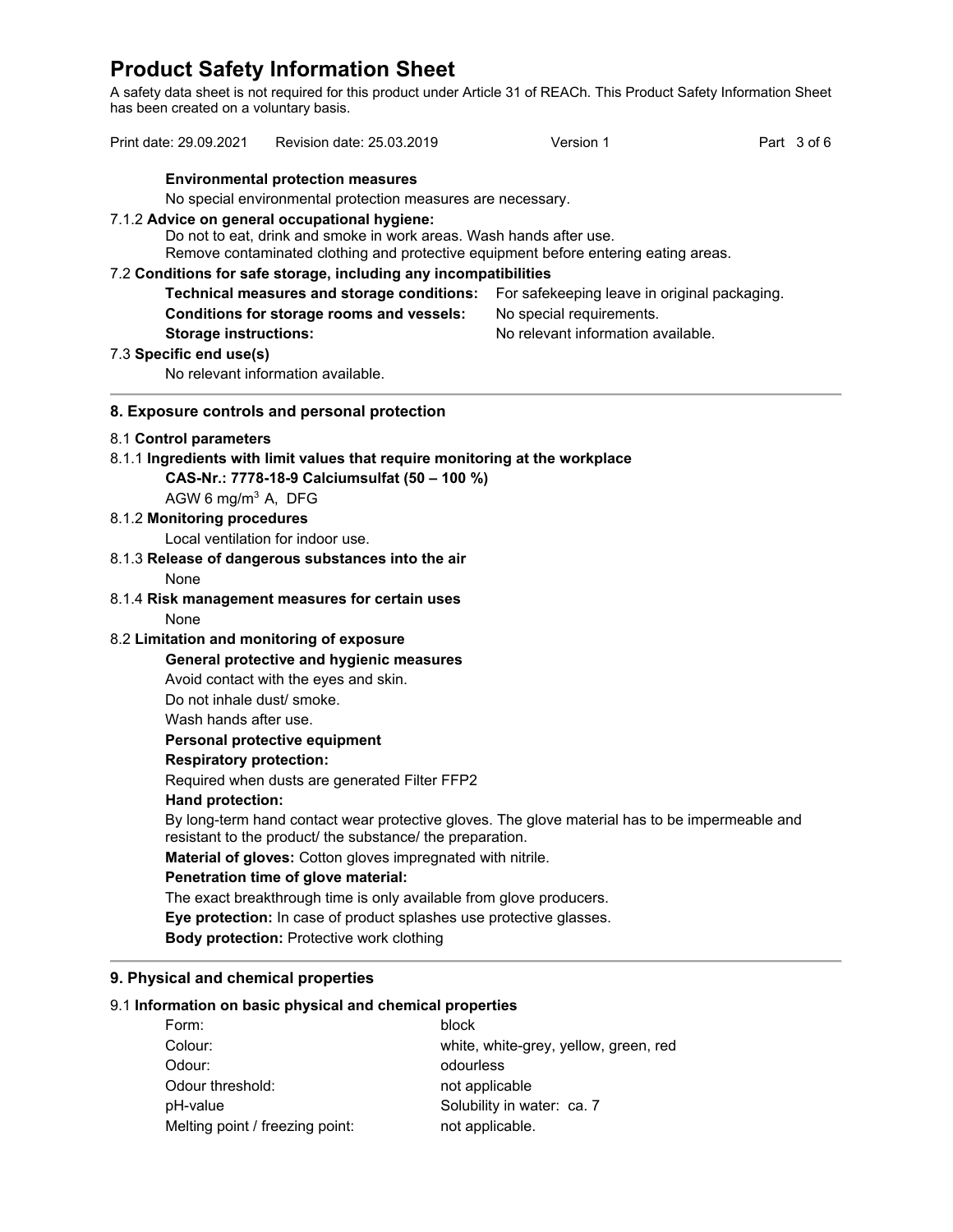A safety data sheet is not required for this product under Article 31 of REACh. This Product Safety Information Sheet has been created on a voluntary basis.

Print date: 29.09.2021 Revision date: 25.03.2019 Version 1 Version 1 Part 4 of 6 Initial boiling point and boiling range: not applicable. Flash point: not applicable. Evaporation rate: not applicable. Flammability (solid, gas): not flammable.

# 9.2 **More information**

Thermal decomposition of gypsum: CaSO<sub>4</sub> x  $1/2$  H<sub>2</sub>O and H<sub>2</sub>O ca. 140 $^{\circ}$ C CaO and  $SO<sub>3</sub>$  ca. 1000 $^{\circ}$ C

Vapour pressure: not applicable. Vapour density: not applicable.

#### **10. Stability and reactivity**

#### 10.1 **Reactivity**

No materials known.

#### 10.2 **Chemical stability**

The mixture is stable under normal ambient and anticipated storage and handling conditions of temperature and pressure.

#### 10.3 **Possibility of hazardous reactions**

No dangerous reactions known.

#### 10.4 **Conditions to avoid**

No further relevant information available

#### 10.5 **Incompatible materials**

No incompatible materials known.

# 10.6 **Hazardous decomposition products**

No hazardous decomposition products known.

#### **11. Toxicological Information**

#### 11.1 **Information on toxicological effects**

For the substance calcium sulphate

| <b>Relevant hazard class</b> | <b>Effect dose</b> | <b>Species</b> | Method   | <b>Remark</b>                |
|------------------------------|--------------------|----------------|----------|------------------------------|
| Acute oral toxicity          | LD50               | Rat.           | OECD 420 |                              |
|                              | $>$ 1581 mg/kg bw  |                |          |                              |
| Acute dermal toxicity        | n/a                |                |          | No dermal toxicity envisaged |
|                              |                    |                |          | due to low potential for     |
|                              |                    |                |          | absorption                   |
| Acute inhalative toxicity    | $LC50 > 2.61$ mg/L | Rat            | OECD 403 | Maximum attainable dose      |
| Reproductive toxicity        | NOAFI              | Rat            | OECD 422 | No signs of reproductive     |
|                              | 790 mg/kg bw       |                |          | toxicity observed            |

| Skin corrosion/irritation:                   | not applicable |  |  |  |
|----------------------------------------------|----------------|--|--|--|
| Serious eye damage/irritation:               | not applicable |  |  |  |
| Respiratory or skin sensitization:           | not applicable |  |  |  |
| Germ cell mutagenicity:                      | not applicable |  |  |  |
| Carcinogenicity:                             | not applicable |  |  |  |
| STOT for single exposure:                    | not applicable |  |  |  |
| STOT on repeated exposure:                   | not applicable |  |  |  |
| Aspiration hazard:                           | not applicable |  |  |  |
| Information on the likely routes of exposure |                |  |  |  |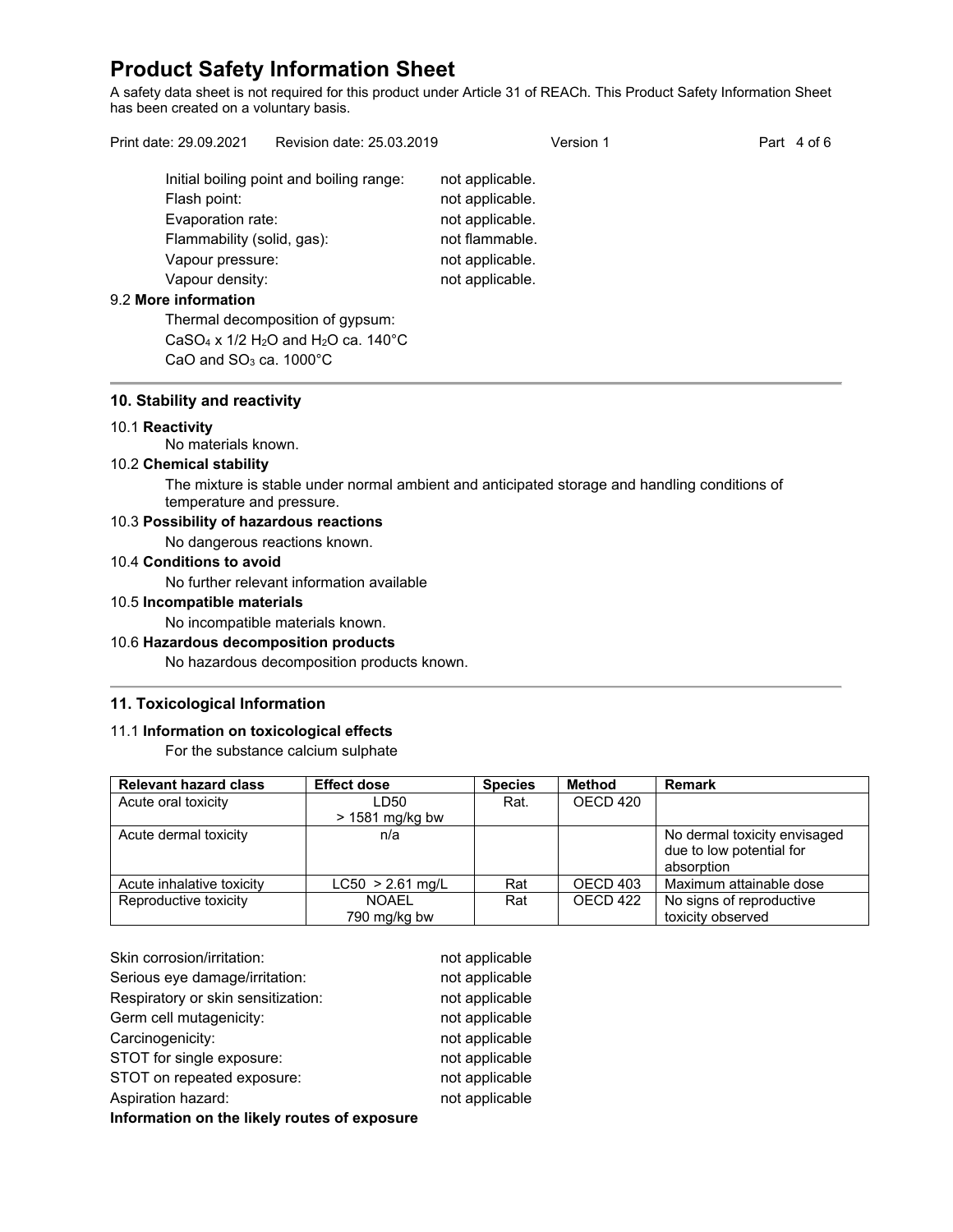A safety data sheet is not required for this product under Article 31 of REACh. This Product Safety Information Sheet has been created on a voluntary basis.

Print date: 29.09.2021 Revision date: 25.03.2019 Version 1 Part 5 of 6 Inhalation of dust.

# **Symptoms related to the physical, chemical and toxicological properties**

No specific symptoms or effects known.

# **Interactions**

None known.

# **12. Ecological Information**

# 12.1 **Toxicity**

For the substance calcium sulphate

| <b>Aquatic Toxicity</b>                                              | <b>Effect</b><br>dose     | <b>Exposure</b><br>period | <b>Species</b>               | <b>Method</b>      | <b>Assessment</b>                           | <b>Remark</b>     |
|----------------------------------------------------------------------|---------------------------|---------------------------|------------------------------|--------------------|---------------------------------------------|-------------------|
| Acute fish toxicity                                                  | <b>LC50</b><br>$>79$ mg/L | 96 h                      | Japanese rice<br>fish        | OECD<br>203        | Harmless to the<br>tested<br>concentration. | <b>LIMIT-Test</b> |
| Acute daphnia<br>toxicity                                            | <b>EC50</b><br>$>79$ mg/L | 48 h                      | Daphnia magna                | <b>OECD</b><br>202 | Harmless to the<br>tested<br>concentration  | <b>LIMIT-Test</b> |
| Acute alga toxicity                                                  | E50<br>$> 79$ mg/L        | 72 h                      | Selenastrum<br>capricornutum | <b>OECD</b><br>201 | Harmless to the<br>tested<br>concentration  | LIMIT-Test        |
| Toxicity opposite to<br>sewage treatment<br>plants<br>microorganisms | EC 50<br>>790 mg/L        | 3 <sub>h</sub>            | Belebtschlamm                | OECD<br>209        | Harmless for<br>microorganismen             |                   |

No toxicities observed after neutralization.

The substance can hydrolyze to calcium and sulfate ions.

The listed effects can partly be attributed to decomposition products.

The environmental data were measured on the hydrolyzed product.

# 12.2 **Persistence and degradability**

# **Abiotic degradation, physical and photochemical degradation**

The product rapidly hydrolyzes calcium and sulfate ions in the presence of water.

The individual components are difficult to eliminate from the water.

# 12.3 **Bioaccumulative potential**

No indication of bioaccumulation potential.

# 12.4 **Mobility in soil**

Water-soluble solid calcium sulfate. Calcium sulfate is a natural component in soils.

In case of penetration into the ground the product is mobile and can contaminate the ground water.

# 12.5 **Results of PBT and vPvB assessment**

The product does not meet the criteria for classification as PBT or vPvB.

#### 12.6 **Other adverse effects**

No further relevant information available

# **13. DISPOSAL CONSIDERATIONS**

## 13.1 **Product:**

# **EAK/AVV waste code:**

17 08 02 Building material made of gypsum, with the exception of those falling under 17 08 01

17 09 04 Mixed construction and demolition waste with the exception of those falling under 17 09 01,

17 09 02 and 17 09 03

# 13.2 **Packaging:**

Non-contaminated, completely emptied packages may be recycled.